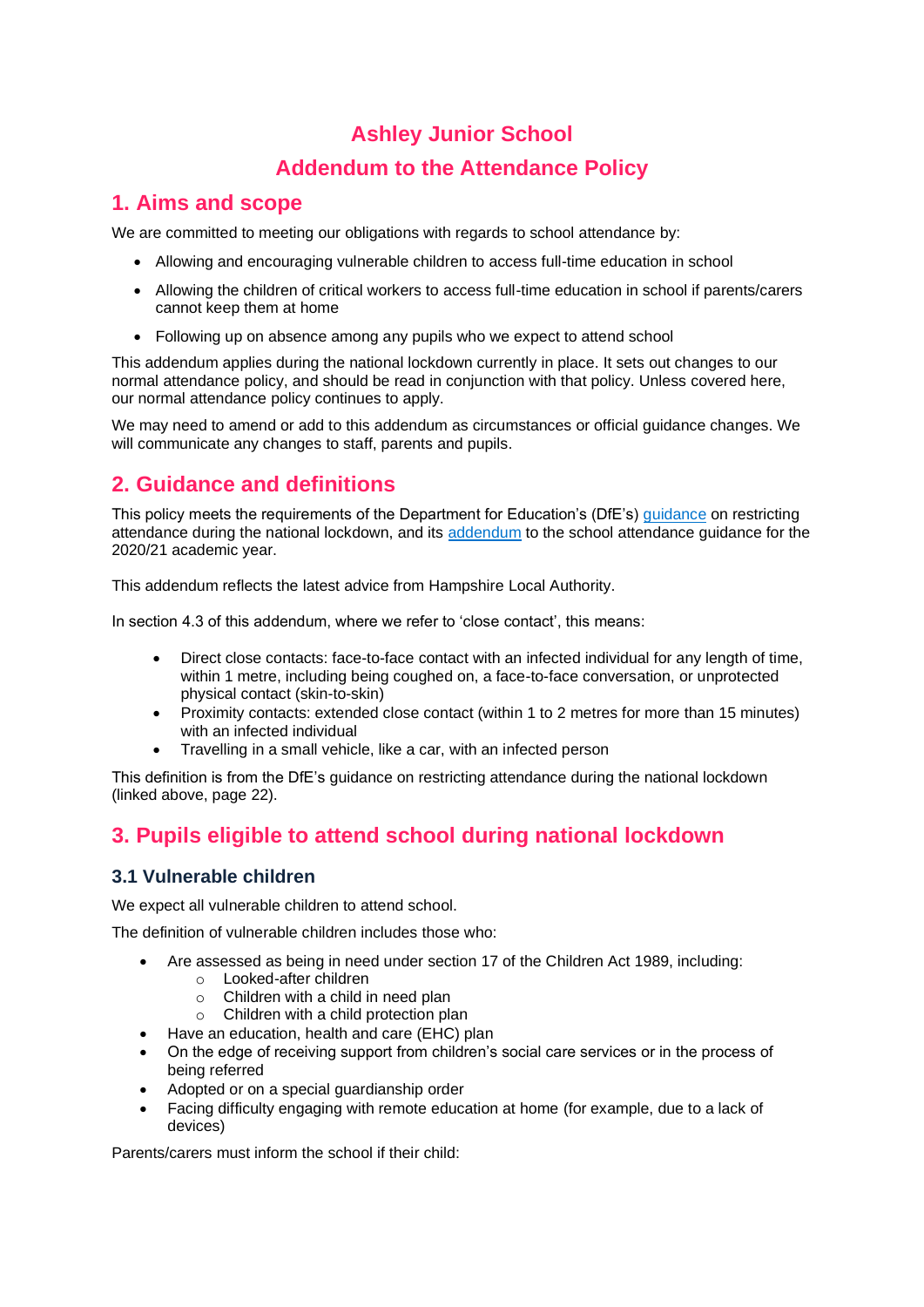- Falls into one of the categories above (and is therefore expected to attend school) but parents/carers wish for their child to learn from home
- Has had a change in circumstances, which means their child now falls into one of the categories above
- Does not fit into one of the categories above but parents/carers have concerns that their child is otherwise vulnerable

### **3.2 Children of critical workers**

Parents/carers who are critical workers **should keep their child at home if they can**. If this is not possible, children of critical workers are able to attend school.

Critical workers are those whose work is critical to the coronavirus and EU transition responses, including parents/carers who work in:

- Health and social care
- Education and childcare (including social workers)
- Key public services (including the justice system, religious staff, charities delivering key frontline services, those responsible for the management of the deceased, and journalists and broadcasters who are providing public service broadcasting)
- Local and national government who are involved in delivering the coronavirus response, EU transition or essential public services
- Food and other necessary goods
- Public safety and national security
- Transport and border (including transport systems through which supply chains pass, and the construction and operational support of critical transport and border infrastructure through which supply chains pass)
- Utilities, communication and financial services

A more detailed list of critical workers is available on the government website [here.](https://www.gov.uk/government/publications/coronavirus-covid-19-maintaining-educational-provision)

Parents/carers that qualify must notify the school if they wish for their child to attend by contacting the school to confirm a place.

## **4. Where 'not attending in circumstances related to coronavirus' applies**

For the 2020/21 academic year, there is a new category of non-attendance to capture circumstances where pupils cannot attend school due to COVID-19: 'Not attending in circumstances related to coronavirus'.

This applies where a pupil's travel to, or attendance at, school would be:

- Against guidance from Public Health England and/or the Department of Health and Social Care relating to the incidence of coronavirus or its transmission
- Prohibited by any legislation or statutory directions relating to the incidence or transmission of coronavirus

For example:

#### **4.1 Pupil is not eligible to attend school and must stay at home**

Pupils that do not fit into an eligible group (see section 3) must follow public health advice and not come into school.

#### **4.2 Pupil due to attend school develops symptoms or lives with someone who develops symptoms**

The pupil's parent/carer must notify the school on the first day that their child needs to self-isolate. The pupil will stay at home until they or the symptomatic person they live with receives their coronavirus test result.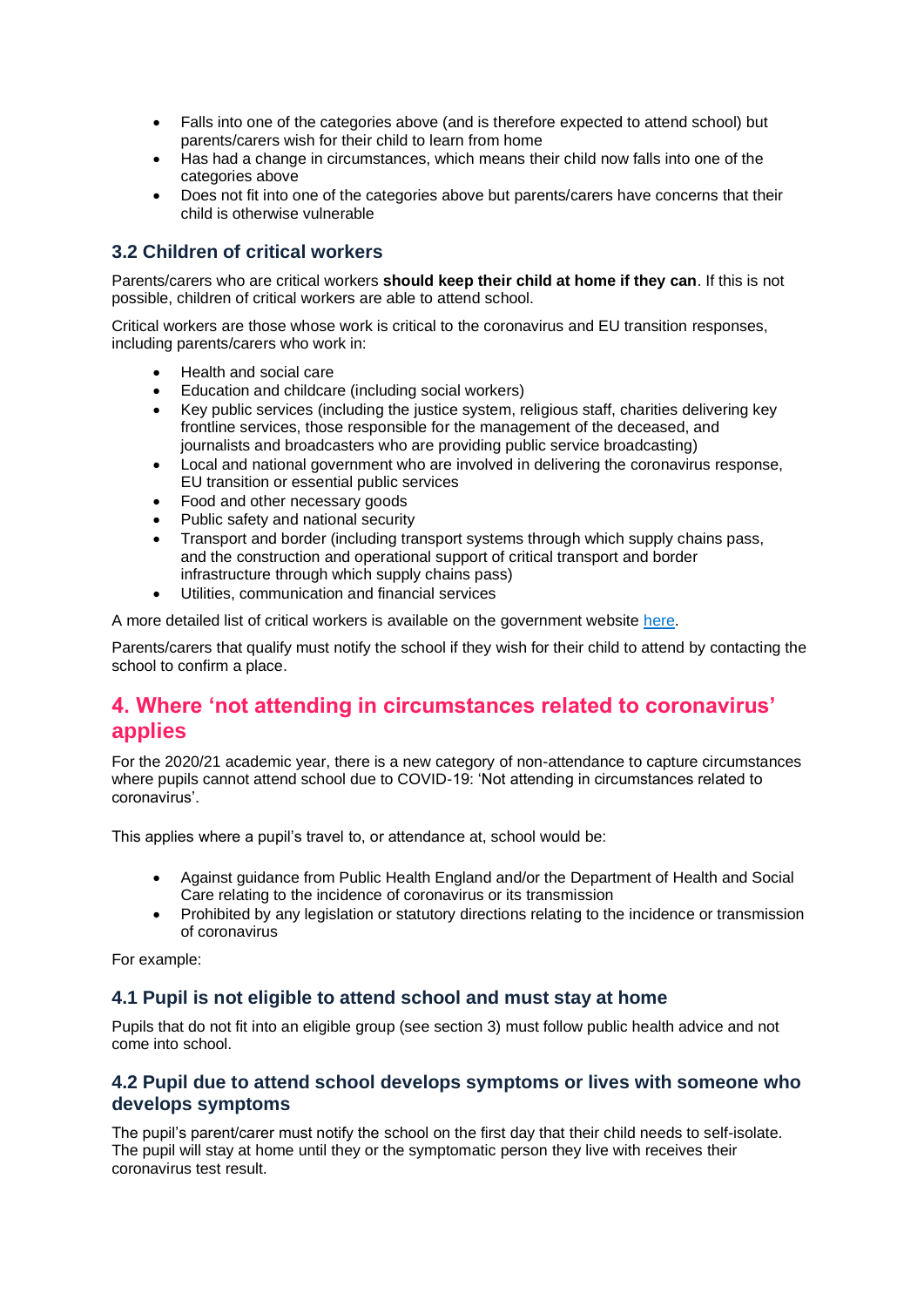**If the pupil's test result is negative**: the pupil will return to school when they feel well and no longer have symptoms similar to coronavirus. They should continue to stay at home if they remain unwell (e.g. with a different illness).

**If the symptomatic person the pupil lives with tests negative:** the pupil will stop self-isolating and return to school.

#### **4.3 Pupil due to attend school or a 'close contact' of theirs receives a positive test result**

The pupil's parent/carer must notify the school about the positive test result as soon as possible. Pupils who test positive must self-isolate for at least 10 days from the onset of symptoms (i.e. the day the symptoms started and the next 10 full days), and must only return to school when they no longer have symptoms (other than a cough or a loss of sense of smell or taste).

If a member of the pupil's household tests positive, the pupil must self-isolate for 10 days from the onset of the household member's symptoms (as above, the isolation period includes the day the symptoms started and the next 10 full days).

If a 'close contact' of the pupil tests positive, the pupil must self-isolate for 10 days from the day after the pupil last met with the 'close contact' who received the positive result (i.e. the isolation period includes the date of the last contact and the next 10 full days).

See the definition for 'close contact' in section 2 of this addendum.

#### **4.4 Pupil due to attend school is required to shield**

Shielding is in place during the national lockdown. Pupils who are clinically extremely vulnerable should not attend school.

## **5. Remote learning provision**

The school will provide access to remote education for pupils not attending school for the scenarios included in the section above, or other examples that come under the category of 'not attending in circumstances related to coronavirus'. Our approach and expectations regarding remote education are set out in our Remote Learning Policy. We will keep a record of, and monitor, pupil engagement with remote learning.

## **6. Recording attendance of all pupils**

We will take our attendance register at the start of the first session of each school day and once during the second session. It will mark whether every pupil is:

- Present
- Attending an approved off-site educational activity
- Absent
- Unable to attend due to 'exceptional circumstances'
- Not attending in circumstances related to coronavirus

See appendix 1 for the relevant absence codes and when we will use them.

### **7. Following up on absence**

Where any child we expect to attend school does not attend, or stops attending, we will:

- Follow up on their absence with their parent or carer
- Notify their social worker, where they have one

Parents will not be penalised if their child does not attend school during this period.

### **8. Monitoring arrangements**

This policy will be reviewed as guidance from the local authority or Department for Education is updated.